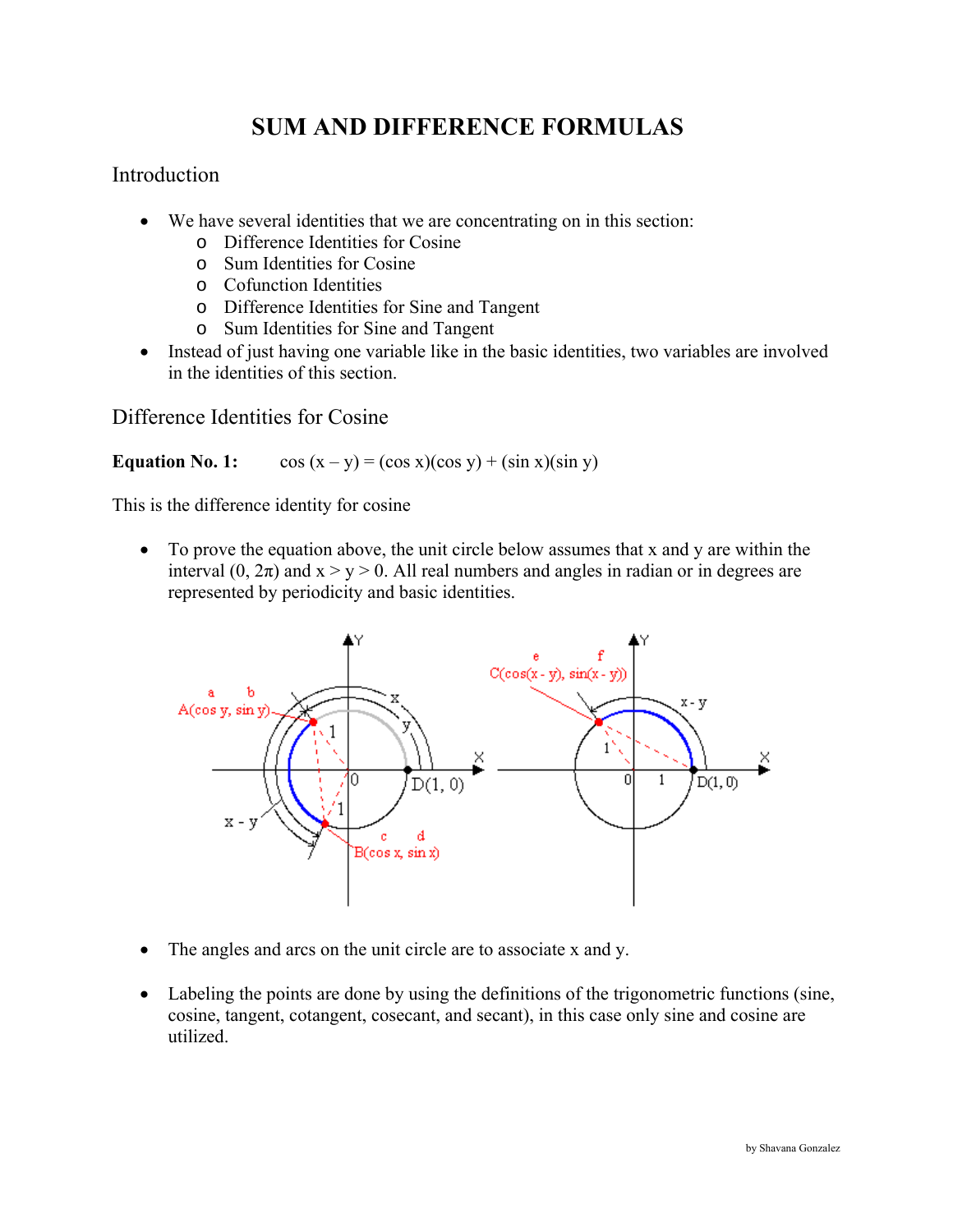Establishing the Difference Identity for Cosine



• If the triangle *AOB*, rotates clockwise about the origin until point A coexists with point D, then point B will be where point C is located on the unit circle. Since the rotations retains lengths:

d (A, B) = d (C, D)  
\n
$$
\sqrt{(c-a)^2 + (d-b)^2} = \sqrt{(1-e)^2 + (0-f)^2}
$$
\n
$$
(c-a)^2 + (d-b)^2 = (1-e)^2 + f^2
$$
\n
$$
c^2 - 2ac + a^2 + d^2 - 2db + b^2 = 1 - 2e + e^2 + f^2
$$

**Equation No. 2:**  $(2^2 + d^2) + (a^2 + b^2) - 2ac - 2db = 1 - 2e + (e^2 + f^2)$ 

• Considering the fact that points A, B, and C are on the unit circle:

$$
c^{2}+d^{2} = 1
$$
,  
\n $a^{2}+b^{2} = 1$ , and  
\n $e^{2}+f^{2} = 1$ 

equation no. 2, boils down to:

$$
e = ac + bd
$$

- Ok, I know what you are thinking, all of these letters and what does it have to do with cos  $(x - y) = (\cos y)(\cos x) + (\sin y)(\sin x)$
- Well, let's put the equations together now by replacing *e*, *a*, *c*, *b*, and *d* with cos  $(x y)$ , cos y, cos x, sin y, and sin x, respectively: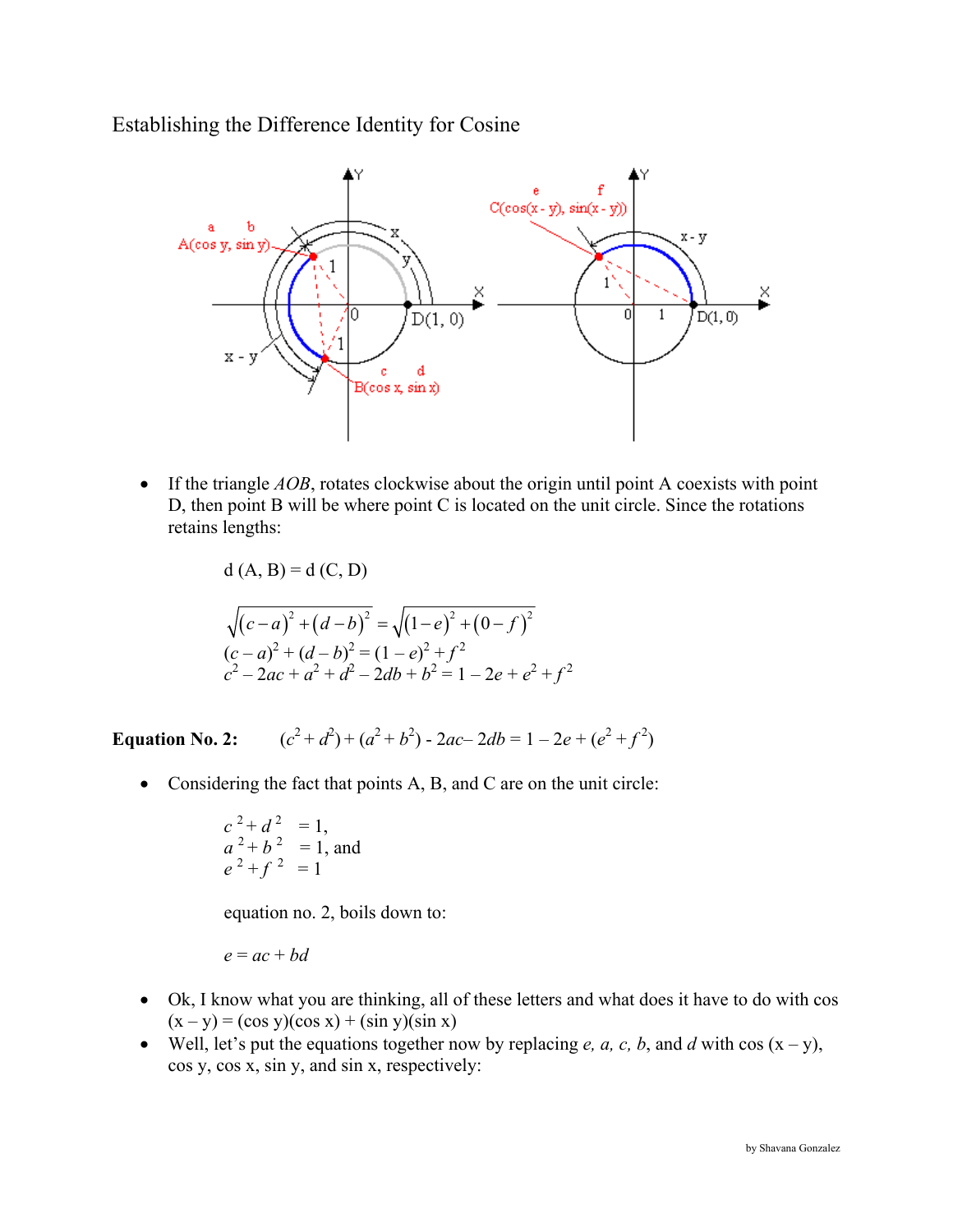Establishing Continues…

 $e = ac + bd$  $\rightarrow$  cos  $(x - y) = (\cos y)(\cos x) + (\sin y)(\sin x)$  $\rightarrow$  **cos**  $(x - y) = (\cos x)(\cos y) + (\sin x)(\sin y)$ 

• Now, we have established the **difference identity for cosine**.

# Sum Identity for Cosine

- In order to achieve the sum identity, we replace y with –y on the difference equation  $(\cos x)(\cos y) + (\sin x)(\sin y)$ .
- Then, use the identities for negatives  $[\cos(-y) = \cos y; \sin(-y) = -\sin y]$ , we obtain:

```
\cos(x + y) = (\cos x)(\cos y) - (\sin x)(\sin y)↑
 The Sum Identity for Cosine
```
• *Note:*  $\cos(x - y) \neq \cos x - \cos y$  $\cos(x + y) \neq \cos x + \cos y$ 

# Cofunction Identities

- From the difference identity for cosine equation, we are going to attain the cofunction identities for cosine, sine, and tangent.
- First we take the difference identity:

 $\cos(x - y) = (\cos x)(\cos y) + (\sin x)(\sin y)$ 

• Let  $x = \pi/2$ :

$$
\cos (\pi/2 - y) = (\cos \pi/2)(\cos y) + (\sin \pi/2)(\sin y)
$$

• Then, we find that  $\cos \pi/2 = 0$ , and  $\sin \pi/2 = 1$ , according to the Unit Circle, therefore:

$$
\cos (\pi/2 - y) = (0) \cos y + (1) \sin y
$$
  
= sin y  

$$
\cos (\pi/2 - y) = \sin y
$$
  
We have established the **Cofunction identity for Cosine**.

• For y any real number or radian measure. Replace  $\pi/2$  with 90 degrees, if y is measured in degrees.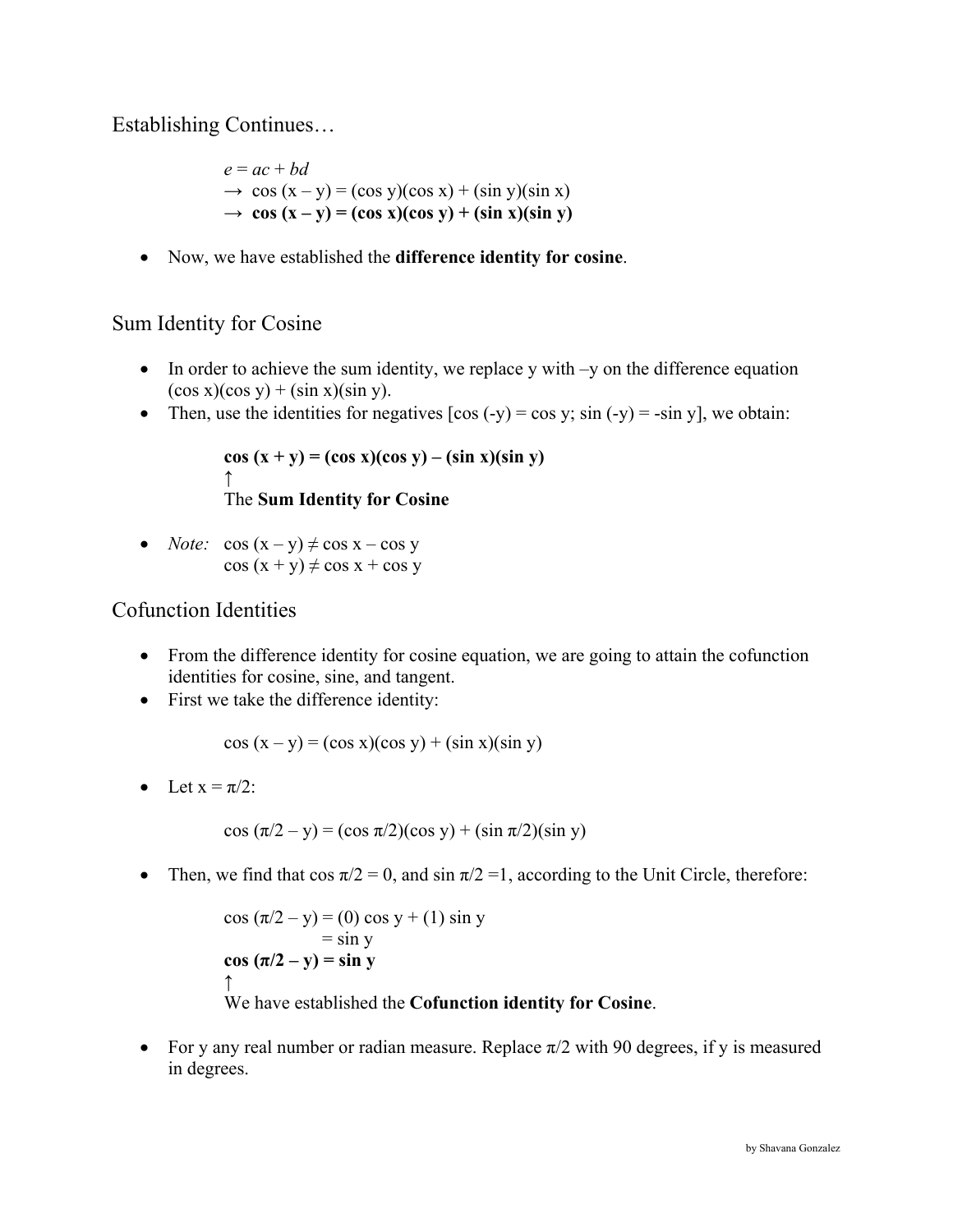Cofunction Identities, Continued…

- We have the cosine taken care of, now let us do the cofunction identity for sine.
- First we take the cofunction identity for cosine:

$$
\cos{(\pi/2 - y)} = \sin{y}
$$

• Then, we let  $y = \pi/2 - x$ :

```
cos (\pi/2 - (\pi/2 - x)) = \sin (\pi/2 - x)cos ( 0 + x) = sin (\pi/2 - x)
cos x = sin (\pi/2 - x)\sin (\pi/2 - x) = \cos x↑
Cofunction identity for sine
```
• For any real number x or radian measure. Replace  $\pi/2$  with 90 degrees if x is in degree measure.

Cofunction Identities Conclusion…

• **The cofunction for tangent** is:

 $\tan (\pi/2 - x) = \cot x$ 

- Where x is any real number or radian measure. Replace  $\pi/2$  with 90 degrees, if x is in degree measure.
- To conclude:
	- o cosine, cotangent, and cosecant are basically cofunctions of sine, tangent, and secant, respectively.
	- o Basically, cosine, cotangent, and cosecant means, complements sine, tangent, and secant, respectively.
	- o When,  $0 \le x \le 90$  degrees, then x and  $90 x$  are complementary angles.
- Now that we have the cofunction identities in place, we can now move on to the sum and difference identities for sine and tangent.

## Difference Identity for Sine

- To arrive at the difference identity for sine, we use 4 verified equations and some algebra:
	- o cofunction identity for cosine equation
	- o difference identity for cosine equation
	- o cofunction identity for sine equation
	- o the identities for negatives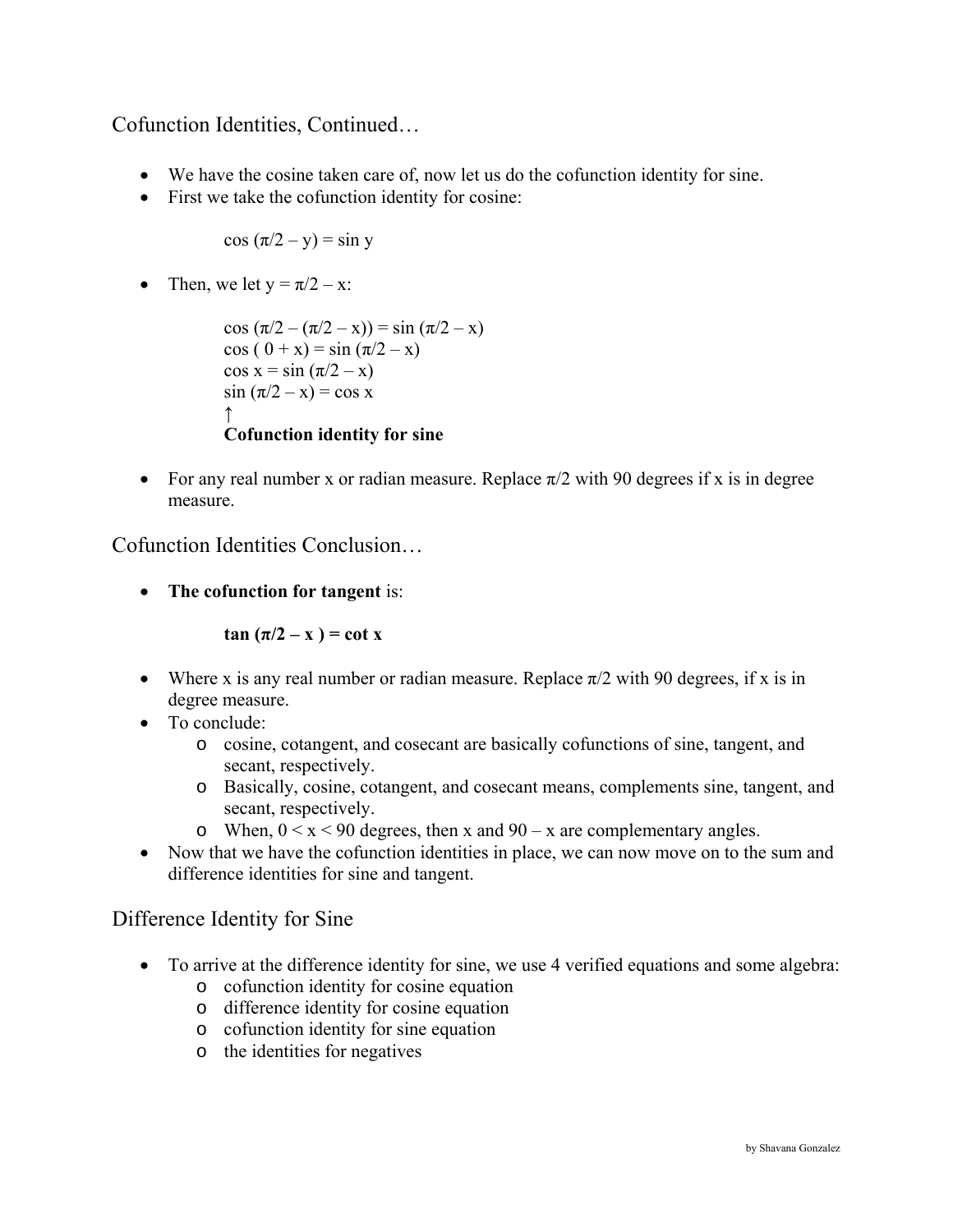Difference Identity for Sine (Continued…)

• First, use the cofunction identity for cosine :

$$
\cos (\pi/2 - y) = \sin y
$$
  

$$
\downarrow
$$
  

$$
\sin (x - y) = \cos [\pi/2 - (x - y)]
$$

• Second, we apply algebra:

$$
\sin (x - y) = \cos [( \pi/2 - x) - (-y) ]
$$

• Third, use the difference identity for cosine equation:

$$
\cos (x - y) = (\cos x)(\cos y) + (\sin x)(\sin y)
$$
  
\n
$$
\downarrow
$$
  
\n
$$
\cos (x - y) = \cos (\pi/2 - x) \cos (-y) + \sin (\pi/2 - x) \sin (-y)
$$

• Finally, use cofunction identity for cosine and sine, also the identities for negatives:

$$
\cos (\pi/2 - y) = \sin y ; \sin (\pi/2 - x) = \cos x ; \sin (-x) = -\sin x; \cos (-x) = \cos x
$$
  
\n
$$
\downarrow
$$
  
\n
$$
\sin (x - y) = (\sin x)(\cos y) - (\cos x)(\sin y) \implies \text{Difference Identity for Sine}
$$

Sum Identity for Sine

• To obtain the sum identity for sine, we replace y with –y in the difference identity for cosine equation, as follows:

$$
\sin (x - (-y)) = (\sin x)(\cos (-y)) - (\cos x)(\sin (-y))
$$
  
\n
$$
\downarrow
$$
  
\n
$$
\sin (x + y) = (\sin x)(\cos y) + (\cos x)(\sin y)
$$
  
\n*(identities for negatives was utilized to derive the sum identity for sine equation)*

Difference & Sum Identity for Tangent

• To attain the difference identity for tangent, we use both sine and cosine difference identities:

$$
\tan(x-y) = \frac{\sin(x-y)}{\cos(x-y)}
$$

$$
= \frac{(\sin x)(\cos y) - (\cos x)(\sin y)}{(\cos x)(\cos y) + (\sin x)(\sin y)}
$$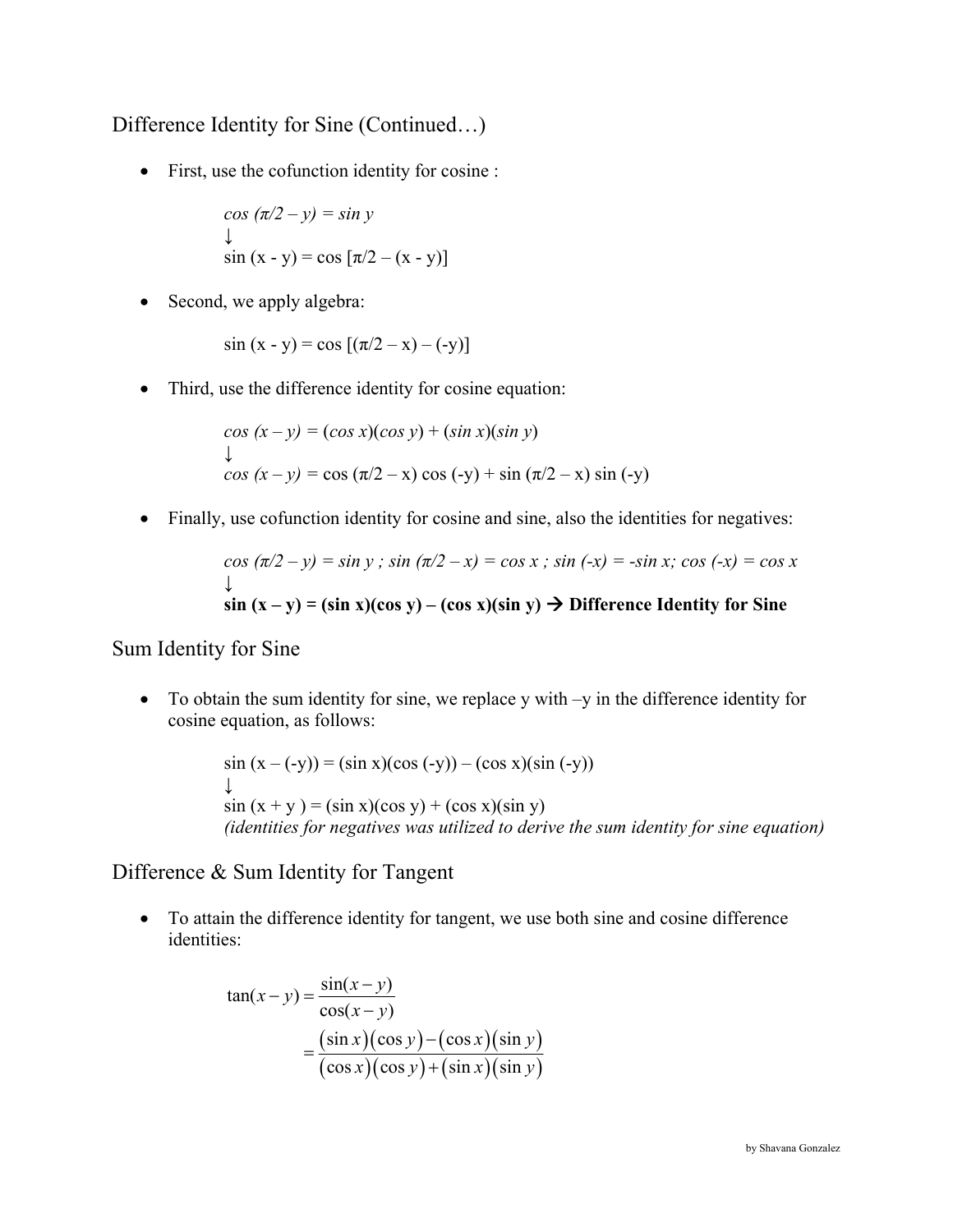• take the numerator and denominator and divide it by cos x cos y

$$
\tan(x-y) = \frac{(\sin x)(\cos y) - (\cos x)(\sin y)}{(\cos x)(\cos y) + (\sin x)(\sin y)}
$$

$$
= \frac{(\sin x)(\cos y) - (\cos x)(\sin y)}{(\cos x)(\cos y)}
$$

$$
= \frac{(\cos x)(\cos y) + (\sin x)(\sin y)}{(\cos x)(\cos y)}
$$

• algebraic operations are applied

$$
\tan(x - y) = \frac{(\sin x)(\cos y) - (\cos x)(\sin y)}{(\cos x)(\cos y) + (\sin x)(\sin y)}
$$
  
\n
$$
= \frac{(\cos x)(\cos y) + (\sin x)(\sin y)}{(\cos x)(\cos y)}
$$
  
\n
$$
= \frac{(\sin x - \sin y)}{1 + \frac{(\sin x)(\sin y)}{(\cos x)(\cos y)}}
$$
  
\n
$$
\tan(x - y) = \frac{(\cos x)(\cos y)}{1 + \frac{(\sin x)(\sin y)}{(\cos x)(\cos y)}}
$$
  
\n
$$
= \frac{\tan x - \tan y}{1 + (\tan x)(\tan y)}
$$
  
\nDifference Identity for Tangent

• To obtain the sum identity, we replace every y with –y in the equation above:

$$
\tan(x - y) = \frac{\tan x - \tan y}{1 + (\tan x)(\tan y)}
$$
  
\n
$$
\tan(x - (-y)) = \frac{\tan x - \tan (-y)}{1 + (\tan x)(\tan (-y))}
$$
  
\n
$$
\tan(x + y) = \frac{\tan x + \tan y}{1 - (\tan x)(\tan y)}
$$

**Sum Identity for Tangent**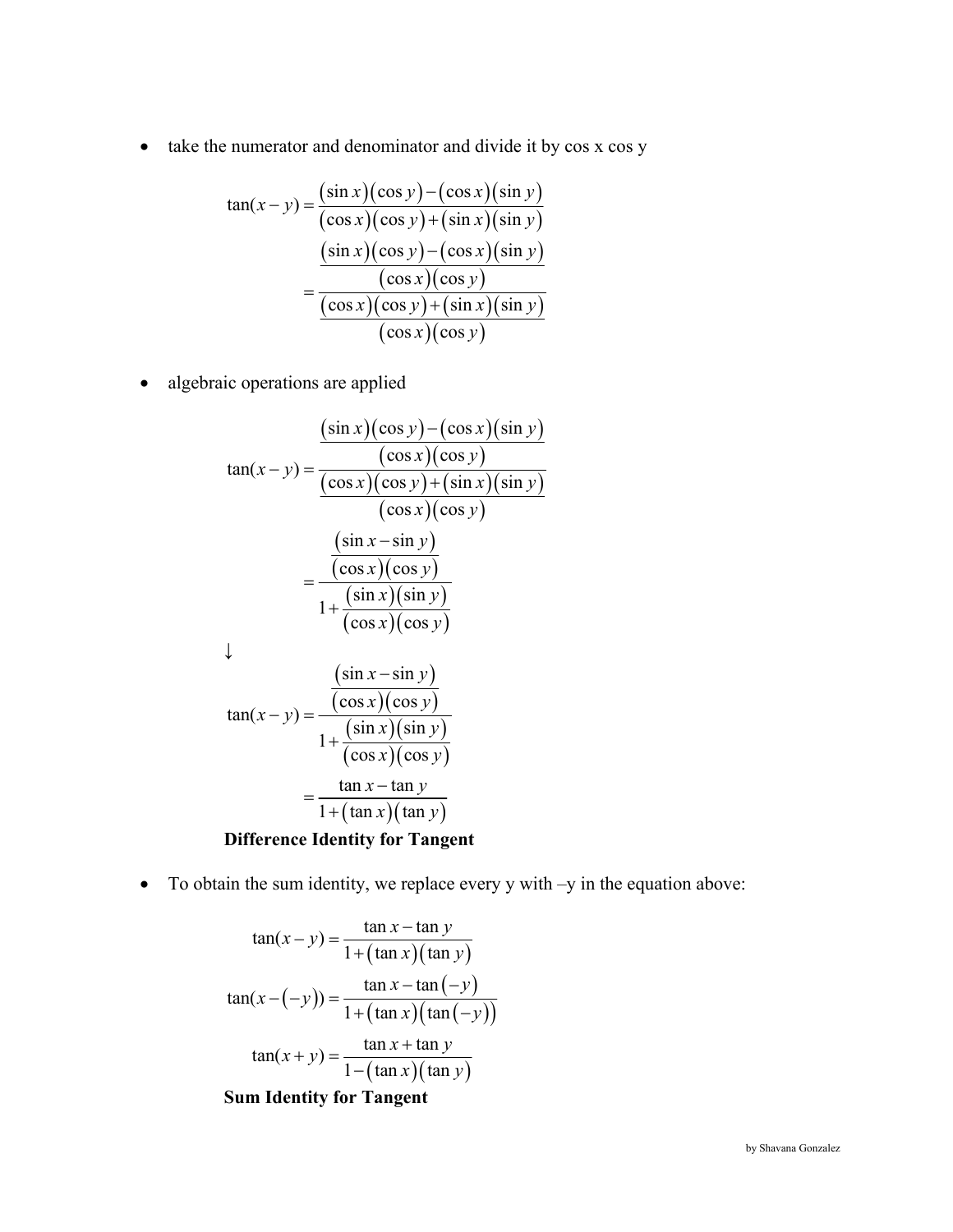# **Example 1 (Difference Identity):** Simplify  $\sin(x - \pi/2)$

Answer

• Let's simplify sin  $(x - \pi/2)$ , using the difference identity,  $sin (x - y) = (sin x)(cos y) - (cos x)(sin y)$ 

$$
\sin (x - \pi/2) = (\sin x)(\cos \pi/2) - (\cos x)(\sin \pi/2)
$$
  
= (\sin x)(0) - (\cos x)(1)  
= - \cos x

**Example 2 (Sum Identity):** Simplify  $\cos(\pi + x)$ 

Answer

• Using the sum identity,  $cos(x + y) = (cos x)(cos y) - (sin x)(sin y)$ :

$$
\cos (\pi + x) = (\cos \pi)(\cos x) - (\sin \pi)(\sin x) \n= (-1)(\cos x) - (0)(\sin x) \n= - \cos x
$$

**Example 3 (Finding Exact Values):** If  $\sin x = -1/3$ , and  $\cos y = 2/3$ , find the exact value of  $\cos(x + y)$ . The number x is an angle in quadrant III, and y is quadrant IV. Don't use a calculator.

Answer

$$
\cos(x + y) = (\cos x)(\cos y) - (\sin x)(\sin y)
$$

- We already know sin x and cos y, however we don't know cos x and sin y. To find cos x and sin y, let's do the Unit Circle method.
- $\sin x = -1/3$  and x is in quadrant III, let's find cos x:

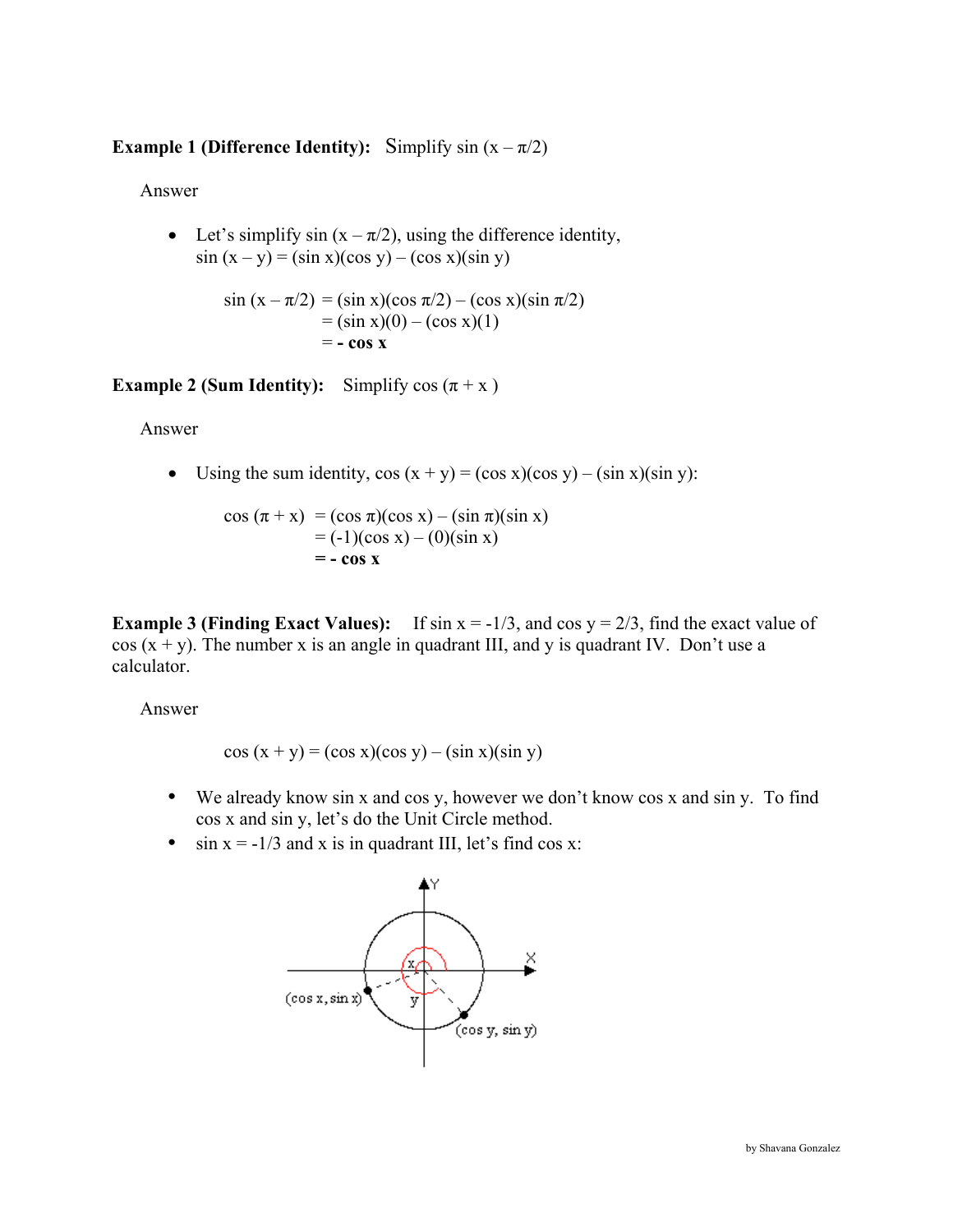#### **Example 3 (Continued):**

$$
\cos x = a
$$
  
\n
$$
a^{2} + b^{2} = 1
$$
  
\n
$$
a^{2} + (-1/3)^{2} = 1
$$
  
\n
$$
a^{2} = 1 - 1/9
$$
  
\n
$$
\sqrt{a^{2}} = \sqrt{\frac{8}{9}}
$$
  
\n
$$
a = \pm \frac{2\sqrt{2}}{3}
$$

• Due to the fact that x is in quadrant III, the result is negative:

$$
a = -\frac{2\sqrt{2}}{3} \rightarrow \cos x = -\frac{2\sqrt{2}}{3}
$$

• cos  $y = 2/3$ , and y is in quadrant IV, let's find sin y:



• Since, y is in quadrant IV, the answer is negative:

$$
b = -\frac{\sqrt{5}}{3}
$$
  

$$
\sin y = -\frac{\sqrt{5}}{3}
$$